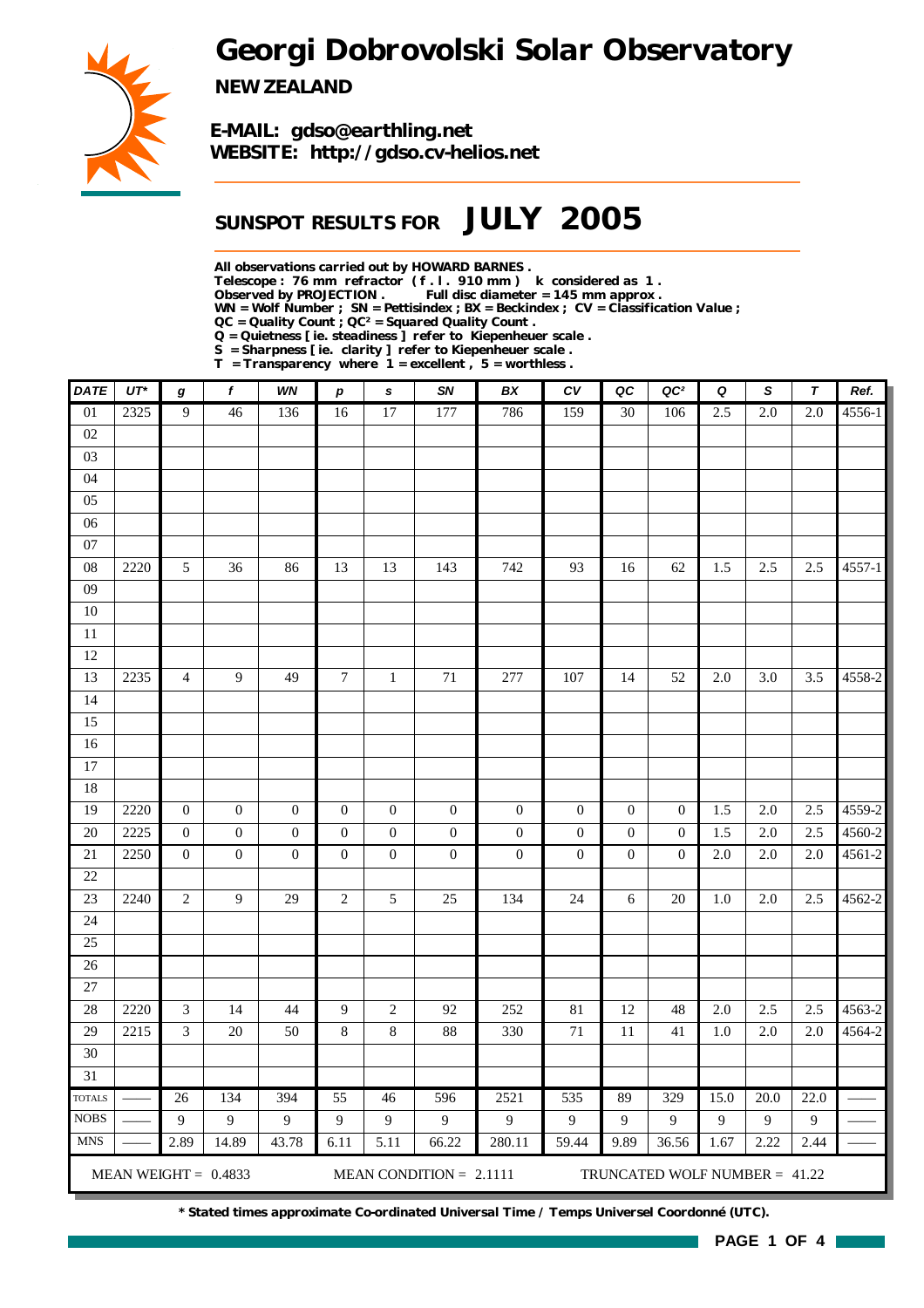*SUNSPOT DISTRIBUTION & INTER-SOL INDICES FOR*

# *JULY 2005*

*All observations carried out by HOWARD BARNES .*

*Telescope : 76 mm refractor ( f . l . 910 mm ) .*

*Observed by PROJECTION . Full disc diameter = 145 mm approx . IS = Inter-Sol Index .*

*gr = number of multi-spot groups .*

*grfp = number of umbræ within penumbræ within the groups (gr) .*

*grf = number of non-penumbral spots within the groups (gr) .*

*efp = number of single penumbral spots .*

*ef = number of single non-penumbral spots .*

*Q = Quietness [ ie. steadiness ] refer to Kiepenheuer scale .*

*S = Sharpness [ ie. clarity ] refer to Kiepenheuer scale .*

*T = Transparency where 1 = excellent , 5 = worthless .*

| <b>DATE</b>     | UT   | <b>IS</b>        | gr                      | grfp             | $\operatorname{\textsf{grf}}$ | efp              | ${\bf e}f$       | $\overline{\mathbf{Q}}$ | $\pmb{\mathsf{s}}$ | $\overline{\tau}$ | Ref.       |
|-----------------|------|------------------|-------------------------|------------------|-------------------------------|------------------|------------------|-------------------------|--------------------|-------------------|------------|
| 01              | 2325 | 53               | $\overline{7}$          | 27               | $17\,$                        | $\overline{2}$   | $\boldsymbol{0}$ | 2.5                     | 2.0                | 2.0               | 4556-1     |
| 02              |      |                  |                         |                  |                               |                  |                  |                         |                    |                   |            |
| 03              |      |                  |                         |                  |                               |                  |                  |                         |                    |                   |            |
| 04              |      |                  |                         |                  |                               |                  |                  |                         |                    |                   |            |
| $05\,$          |      |                  |                         |                  |                               |                  |                  |                         |                    |                   |            |
| 06              |      |                  |                         |                  |                               |                  |                  |                         |                    |                   |            |
| $07\,$          |      |                  |                         |                  |                               |                  |                  |                         |                    |                   |            |
| 08              | 2220 | $40\,$           | $\overline{4}$          | $23\,$           | $12\,$                        | $\boldsymbol{0}$ | $\,1\,$          | 1.5                     | 2.5                | 2.5               | $4557 - 1$ |
| $09\,$          |      |                  |                         |                  |                               |                  |                  |                         |                    |                   |            |
| $10\,$          |      |                  |                         |                  |                               |                  |                  |                         |                    |                   |            |
| $\overline{11}$ |      |                  |                         |                  |                               |                  |                  |                         |                    |                   |            |
| $12\,$          |      |                  |                         |                  |                               |                  |                  |                         |                    |                   |            |
| 13              | 2235 | 12               | $\mathfrak{Z}$          | $\boldsymbol{7}$ | $\,1\,$                       | $\,1\,$          | $\boldsymbol{0}$ | $2.0\,$                 | 3.0                | 3.5               | 4558-2     |
| $\overline{14}$ |      |                  |                         |                  |                               |                  |                  |                         |                    |                   |            |
| 15              |      |                  |                         |                  |                               |                  |                  |                         |                    |                   |            |
| 16              |      |                  |                         |                  |                               |                  |                  |                         |                    |                   |            |
| $\overline{17}$ |      |                  |                         |                  |                               |                  |                  |                         |                    |                   |            |
| 18              |      |                  |                         |                  |                               |                  |                  |                         |                    |                   |            |
| 19              | 2220 | $\boldsymbol{0}$ | $\boldsymbol{0}$        | $\boldsymbol{0}$ | $\boldsymbol{0}$              | $\boldsymbol{0}$ | $\boldsymbol{0}$ | 1.5                     | $2.0\,$            | 2.5               | 4559-2     |
| $\overline{20}$ | 2225 | $\boldsymbol{0}$ | $\boldsymbol{0}$        | $\boldsymbol{0}$ | $\boldsymbol{0}$              | $\boldsymbol{0}$ | $\boldsymbol{0}$ | 1.5                     | $\overline{2.0}$   | 2.5               | 4560-2     |
| 21              | 2250 | $\boldsymbol{0}$ | $\boldsymbol{0}$        | $\boldsymbol{0}$ | $\boldsymbol{0}$              | $\boldsymbol{0}$ | $\boldsymbol{0}$ | 2.0                     | 2.0                | 2.0               | 4561-2     |
| 22              |      |                  |                         |                  |                               |                  |                  |                         |                    |                   |            |
| 23              | 2240 | $11\,$           | $\sqrt{2}$              | $\overline{4}$   | $\mathfrak{S}$                | $\boldsymbol{0}$ | $\boldsymbol{0}$ | $1.0\,$                 | $2.0\,$            | 2.5               | 4562-2     |
| 24              |      |                  |                         |                  |                               |                  |                  |                         |                    |                   |            |
| 25              |      |                  |                         |                  |                               |                  |                  |                         |                    |                   |            |
| $26\,$          |      |                  |                         |                  |                               |                  |                  |                         |                    |                   |            |
| 27              |      |                  |                         |                  |                               |                  |                  |                         |                    |                   |            |
| 28              | 2220 | $17\,$           | $\mathfrak{Z}$          | $12\,$           | $\sqrt{2}$                    | $\boldsymbol{0}$ | $\boldsymbol{0}$ | $2.0\,$                 | 2.5                | 2.5               | 4563-2     |
| 29              | 2215 | $23\,$           | $\overline{\mathbf{3}}$ | $12\,$           | $\,8\,$                       | $\boldsymbol{0}$ | $\boldsymbol{0}$ | $1.0\,$                 | $2.0\,$            | $2.0\,$           | 4564-2     |
| 30              |      |                  |                         |                  |                               |                  |                  |                         |                    |                   |            |
| 31              |      |                  |                         |                  |                               |                  |                  |                         |                    |                   |            |
| <b>TOTALS</b>   |      | 156              | 22                      | 85               | 45                            | $\overline{3}$   | $\overline{1}$   | 15.0                    | 20.0               | 22.0              |            |
| <b>NOBS</b>     |      | $\overline{9}$   | $\overline{9}$          | 9                | 9                             | $\overline{9}$   | $\boldsymbol{9}$ | 9                       | $\overline{9}$     | 9                 |            |
| <b>MNS</b>      |      | 17.33            | 2.44                    | 9.44             | 5.00                          | 0.33             | 0.11             | 1.67                    | 2.22               | 2.44              |            |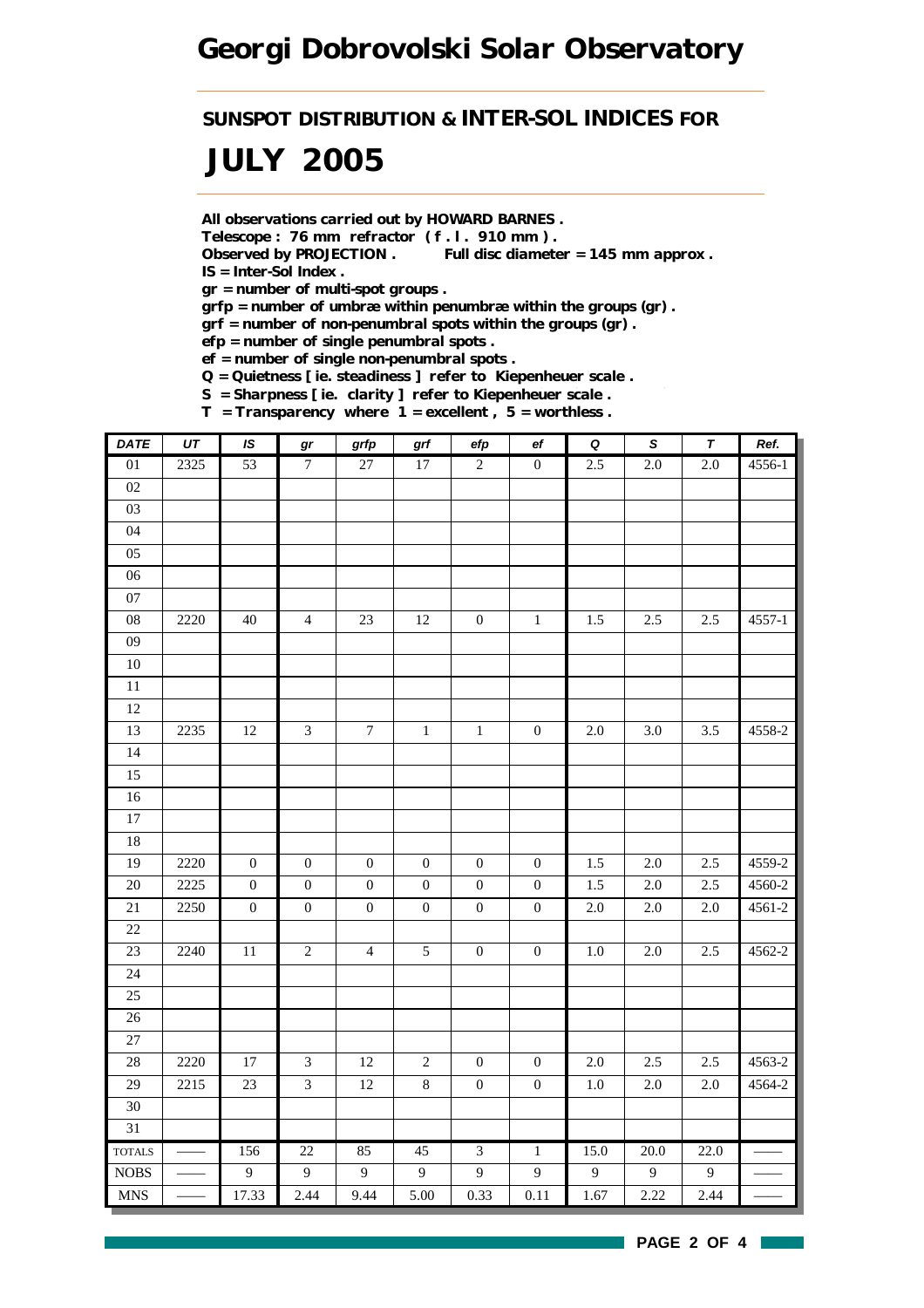### *SUNSPOT CENSUS BY CLASSIFICATION FOR*

# *JULY 2005*

*All observations carried out by HOWARD BARNES . Telescope : 76 mm refractor ( f . l . 910 mm ) . Full disc diameter = 145 mm approx . IF 2 OR MORE REGIONS ARE OF THE SAME CLASSIFICATION , THEN SUNSPOT COUNTS ARE SEPARATED BY SOLIDI ( / ) .*

| DATE          | UT   | $\boldsymbol{A}$<br>В |                  | $\boldsymbol{c}$<br>D |                  | Е                |                  | $\pmb{\digamma}$<br>G |                                         |                  | $H_{\rm}$        |                  | J                                |                  |                         |                  |                  |                  |                  |
|---------------|------|-----------------------|------------------|-----------------------|------------------|------------------|------------------|-----------------------|-----------------------------------------|------------------|------------------|------------------|----------------------------------|------------------|-------------------------|------------------|------------------|------------------|------------------|
|               |      | $\boldsymbol{g}$      | f                | g                     | f                | $\bm{g}$         | $\boldsymbol{f}$ | $\bm{g}$              | f                                       | $\bm{g}$         | f                | $\boldsymbol{g}$ | f                                | g                | $\mathbf{f}$            | $\bm{g}$         | $\boldsymbol{f}$ | $\boldsymbol{g}$ | $\boldsymbol{f}$ |
| 01            | 2325 | $\overline{0}$        | $\overline{0}$   | $\boldsymbol{0}$      | $\overline{0}$   | $\overline{2}$   | 2/6              | $5\overline{)}$       | 2/3/5/11/15                             | $\boldsymbol{0}$ | $\mathbf{0}$     | $\mathbf{0}$     | $\boldsymbol{0}$                 | $\boldsymbol{0}$ | $\overline{0}$          | $\overline{0}$   | $\overline{0}$   | 2                | 1/1              |
| 02            |      |                       |                  |                       |                  |                  |                  |                       |                                         |                  |                  |                  |                                  |                  |                         |                  |                  |                  |                  |
| 03            |      |                       |                  |                       |                  |                  |                  |                       |                                         |                  |                  |                  |                                  |                  |                         |                  |                  |                  |                  |
| 04            |      |                       |                  |                       |                  |                  |                  |                       |                                         |                  |                  |                  |                                  |                  |                         |                  |                  |                  |                  |
| 05            |      |                       |                  |                       |                  |                  |                  |                       |                                         |                  |                  |                  |                                  |                  |                         |                  |                  |                  |                  |
| $06\,$        |      |                       |                  |                       |                  |                  |                  |                       |                                         |                  |                  |                  |                                  |                  |                         |                  |                  |                  |                  |
| 07            |      |                       |                  |                       |                  |                  |                  |                       |                                         |                  |                  |                  |                                  |                  |                         |                  |                  |                  |                  |
| $08\,$        | 2220 | $\mathbf{1}$          | $\mathbf{1}$     | $\mathbf{0}$          | $\mathbf{0}$     | $\boldsymbol{0}$ | $\boldsymbol{0}$ | $\overline{2}$        | 7/16                                    | $\mathbf{1}$     | 10               | $\boldsymbol{0}$ | $\boldsymbol{0}$                 | $\boldsymbol{0}$ | $\boldsymbol{0}$        | $\boldsymbol{0}$ | $\mathbf{0}$     | $\mathbf{1}$     | $\overline{2}$   |
| $09\,$        |      |                       |                  |                       |                  |                  |                  |                       |                                         |                  |                  |                  |                                  |                  |                         |                  |                  |                  |                  |
| 10            |      |                       |                  |                       |                  |                  |                  |                       |                                         |                  |                  |                  |                                  |                  |                         |                  |                  |                  |                  |
| 11            |      |                       |                  |                       |                  |                  |                  |                       |                                         |                  |                  |                  |                                  |                  |                         |                  |                  |                  |                  |
| 12            |      |                       |                  |                       |                  |                  |                  |                       |                                         |                  |                  |                  |                                  |                  |                         |                  |                  |                  |                  |
| 13            | 2235 | $\boldsymbol{0}$      | $\boldsymbol{0}$ | $\mathbf{0}$          | $\overline{0}$   | $\boldsymbol{0}$ | $\boldsymbol{0}$ | $\sqrt{2}$            | 2/3                                     | $\mathbf{0}$     | $\boldsymbol{0}$ | $\boldsymbol{0}$ | $\boldsymbol{0}$                 | $\mathbf{1}$     | $\mathfrak{Z}$          | $\boldsymbol{0}$ | $\boldsymbol{0}$ | $\mathbf{1}$     | $\mathbf{1}$     |
| 14            |      |                       |                  |                       |                  |                  |                  |                       |                                         |                  |                  |                  |                                  |                  |                         |                  |                  |                  |                  |
| 15            |      |                       |                  |                       |                  |                  |                  |                       |                                         |                  |                  |                  |                                  |                  |                         |                  |                  |                  |                  |
| 16            |      |                       |                  |                       |                  |                  |                  |                       |                                         |                  |                  |                  |                                  |                  |                         |                  |                  |                  |                  |
| 17            |      |                       |                  |                       |                  |                  |                  |                       |                                         |                  |                  |                  |                                  |                  |                         |                  |                  |                  |                  |
| 18            |      |                       |                  |                       |                  |                  |                  |                       |                                         |                  |                  |                  |                                  |                  |                         |                  |                  |                  |                  |
| 19            | 2220 | $\overline{0}$        | $\boldsymbol{0}$ | $\boldsymbol{0}$      | $\boldsymbol{0}$ | $\overline{0}$   | $\boldsymbol{0}$ | $\boldsymbol{0}$      | $\boldsymbol{0}$                        | $\mathbf{0}$     | $\boldsymbol{0}$ | $\mathbf{0}$     | $\boldsymbol{0}$                 | $\mathbf{0}$     | $\boldsymbol{0}$        | $\boldsymbol{0}$ | $\boldsymbol{0}$ | $\boldsymbol{0}$ | $\boldsymbol{0}$ |
| 20            | 2225 | $\boldsymbol{0}$      | $\mathbf{0}$     | $\mathbf{0}$          | $\mathbf{0}$     | $\mathbf{0}$     | $\boldsymbol{0}$ | $\boldsymbol{0}$      | $\boldsymbol{0}$                        | $\boldsymbol{0}$ | $\boldsymbol{0}$ | $\boldsymbol{0}$ | $\boldsymbol{0}$                 | $\boldsymbol{0}$ | $\boldsymbol{0}$        | $\mathbf{0}$     | $\boldsymbol{0}$ | $\mathbf{0}$     | $\boldsymbol{0}$ |
| $21\,$        | 2250 | $\boldsymbol{0}$      | $\mathbf{0}$     | $\boldsymbol{0}$      | $\boldsymbol{0}$ | $\mathbf{0}$     | $\boldsymbol{0}$ | $\boldsymbol{0}$      | $\boldsymbol{0}$                        | $\mathbf{0}$     | $\boldsymbol{0}$ | $\boldsymbol{0}$ | $\boldsymbol{0}$                 | $\boldsymbol{0}$ | $\mathbf{0}$            | $\mathbf{0}$     | $\boldsymbol{0}$ | $\boldsymbol{0}$ | $\mathbf{0}$     |
| 22            |      |                       |                  |                       |                  |                  |                  |                       |                                         |                  |                  |                  |                                  |                  |                         |                  |                  |                  |                  |
| 23            | 2240 | $\overline{0}$        | $\mathbf{0}$     | $\mathbf{1}$          | $\overline{2}$   | $\mathbf{0}$     | $\boldsymbol{0}$ | $\mathbf{1}$          | $\tau$                                  | $\mathbf{0}$     | $\boldsymbol{0}$ | $\boldsymbol{0}$ | $\boldsymbol{0}$                 | $\boldsymbol{0}$ | $\boldsymbol{0}$        | $\boldsymbol{0}$ | $\boldsymbol{0}$ | $\overline{0}$   | $\overline{0}$   |
| 24            |      |                       |                  |                       |                  |                  |                  |                       |                                         |                  |                  |                  |                                  |                  |                         |                  |                  |                  |                  |
| 25            |      |                       |                  |                       |                  |                  |                  |                       |                                         |                  |                  |                  |                                  |                  |                         |                  |                  |                  |                  |
| 26            |      |                       |                  |                       |                  |                  |                  |                       |                                         |                  |                  |                  |                                  |                  |                         |                  |                  |                  |                  |
| 27            |      |                       |                  |                       |                  |                  |                  |                       |                                         |                  |                  |                  |                                  |                  |                         |                  |                  |                  |                  |
| 28            | 2220 | $\boldsymbol{0}$      | $\mathbf{0}$     | $\bf{0}$              | $\mathbf{0}$     | $\mathbf{0}$     | $\boldsymbol{0}$ | 3                     | 3/5/6                                   | $\mathbf{0}$     | $\boldsymbol{0}$ | $\boldsymbol{0}$ | $\boldsymbol{0}$                 | $\boldsymbol{0}$ | $\boldsymbol{0}$        | $\bf{0}$         | $\boldsymbol{0}$ | $\mathbf{0}$     | $\boldsymbol{0}$ |
| 29            | 2215 | $\boldsymbol{0}$      | $\mathbf{0}$     | $\bf{0}$              | $\boldsymbol{0}$ | $\mathbf{1}$     | 3                | $\sqrt{2}$            | 5/12                                    | $\boldsymbol{0}$ | $\boldsymbol{0}$ | $\boldsymbol{0}$ | $\boldsymbol{0}$                 | $\boldsymbol{0}$ | $\boldsymbol{0}$        | $\boldsymbol{0}$ | $\boldsymbol{0}$ | $\boldsymbol{0}$ | $\boldsymbol{0}$ |
| $30\,$        |      |                       |                  |                       |                  |                  |                  |                       |                                         |                  |                  |                  |                                  |                  |                         |                  |                  |                  |                  |
| 31            |      |                       |                  |                       |                  |                  |                  |                       |                                         |                  |                  |                  |                                  |                  |                         |                  |                  |                  |                  |
| <b>TOTALS</b> |      |                       | 1                |                       | $\sqrt{2}$       | $\overline{3}$   | $11\,$           | 15                    | $102\,$                                 | $\,1$            | $10\,$           | $\boldsymbol{0}$ | $\boldsymbol{0}$                 | $\mathbf{1}$     | $\overline{\mathbf{3}}$ | $\boldsymbol{0}$ | $\boldsymbol{0}$ | $\overline{4}$   | $\sqrt{5}$       |
|               |      |                       |                  |                       |                  |                  |                  |                       | REGIONAL PERCENTAGES                    |                  |                  |                  |                                  |                  |                         |                  |                  |                  |                  |
| $\mathbf A$   |      |                       | $\, {\bf B}$     |                       | ${\bf C}$        |                  | ${\bf D}$        |                       | ${\bf E}$                               |                  | $\mathbf F$      | ${\bf G}$        | $\, {\rm H}$                     |                  |                         | $\bf J$          |                  |                  | $\Sigma$ g       |
| $3.8\,$       |      |                       | $3.8\,$          |                       | 11.5             |                  | 57.7             |                       | $3.8\,$                                 |                  | $0.0\,$          | $3.8\,$          | $0.0\,$                          |                  |                         | 15.4             |                  |                  | $26\,$           |
|               |      |                       |                  |                       |                  |                  |                  |                       |                                         |                  |                  |                  |                                  |                  |                         |                  |                  |                  |                  |
|               |      |                       |                  |                       | $NOBS = 9$       |                  |                  |                       | $\overline{p}/g$ mean = 2.1324          |                  |                  |                  | $f/g$ mean = 5.0657              |                  |                         |                  |                  |                  |                  |
|               |      |                       |                  |                       |                  |                  |                  |                       | $\frac{1}{p}$ / g mean = 2.1154         |                  |                  |                  | $\overline{f}$ / g mean = 5.1538 |                  |                         |                  |                  |                  |                  |
|               |      |                       |                  |                       |                  |                  |                  |                       | GROUP COMPLEXITY INDEX $(GCI) = 7.2692$ |                  |                  |                  |                                  |                  |                         |                  |                  |                  |                  |